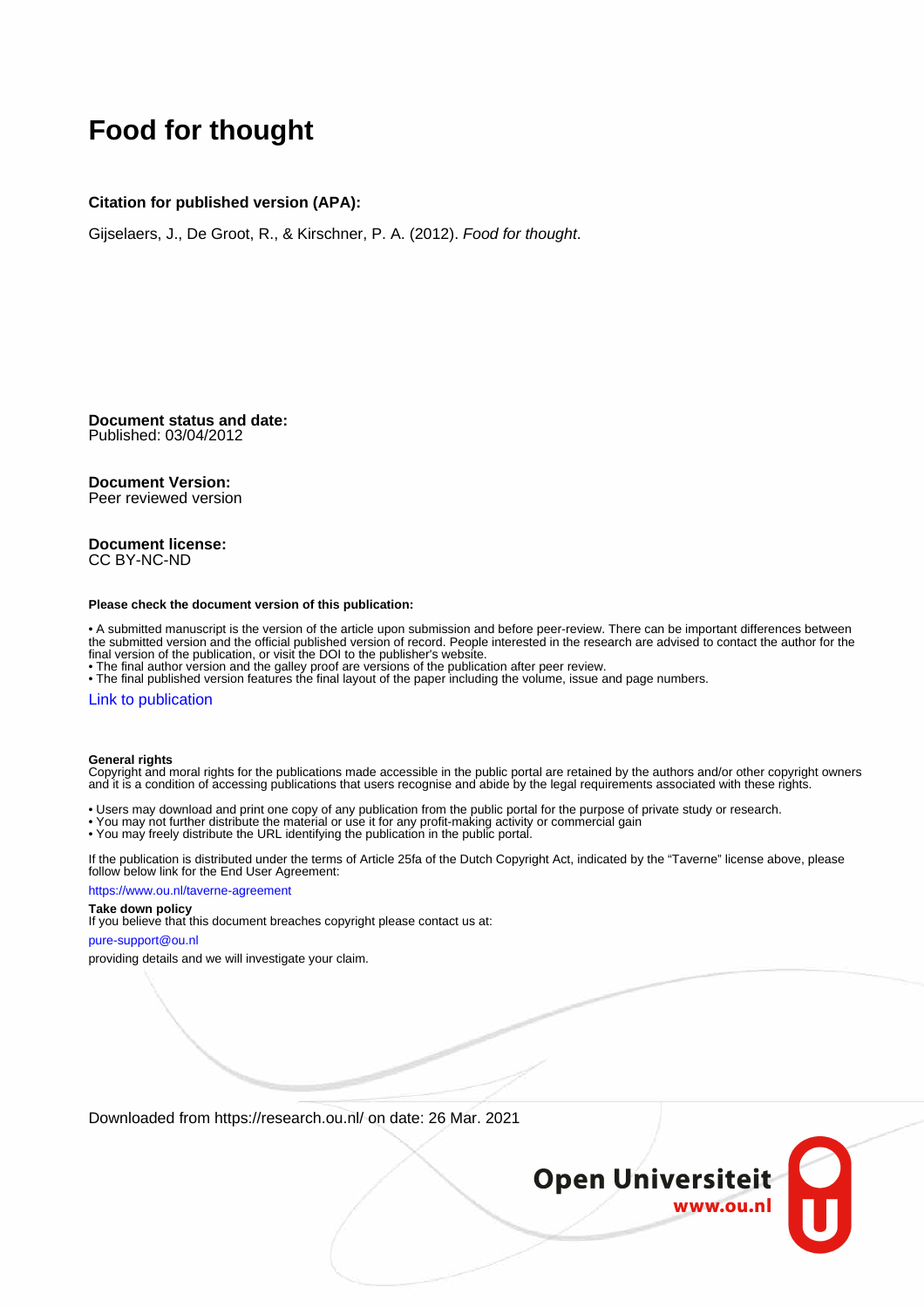# Food for thought

### Drs. Jérôme Gijselaers

Dr. Renate de Groot; Prof. dr. Paul Kirschner

Open Universiteit Heerlen

*Fontys, 2 april 2012*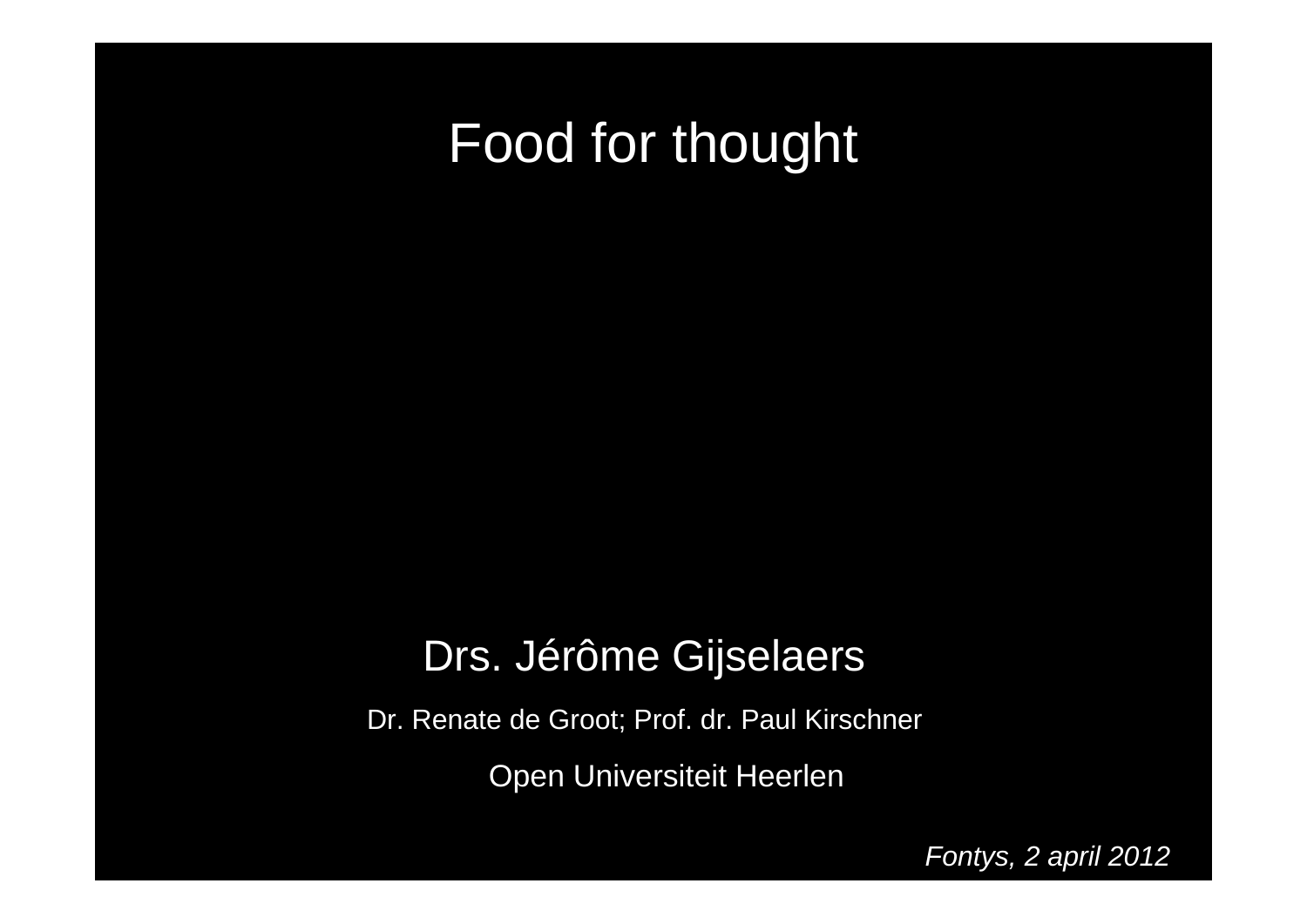Deze presentatie is niet compleet vanwege copyrightrechten. Wilt u meer informatie, dan kunt u contact met mij opnemen, via de informatie op de laatste slide.